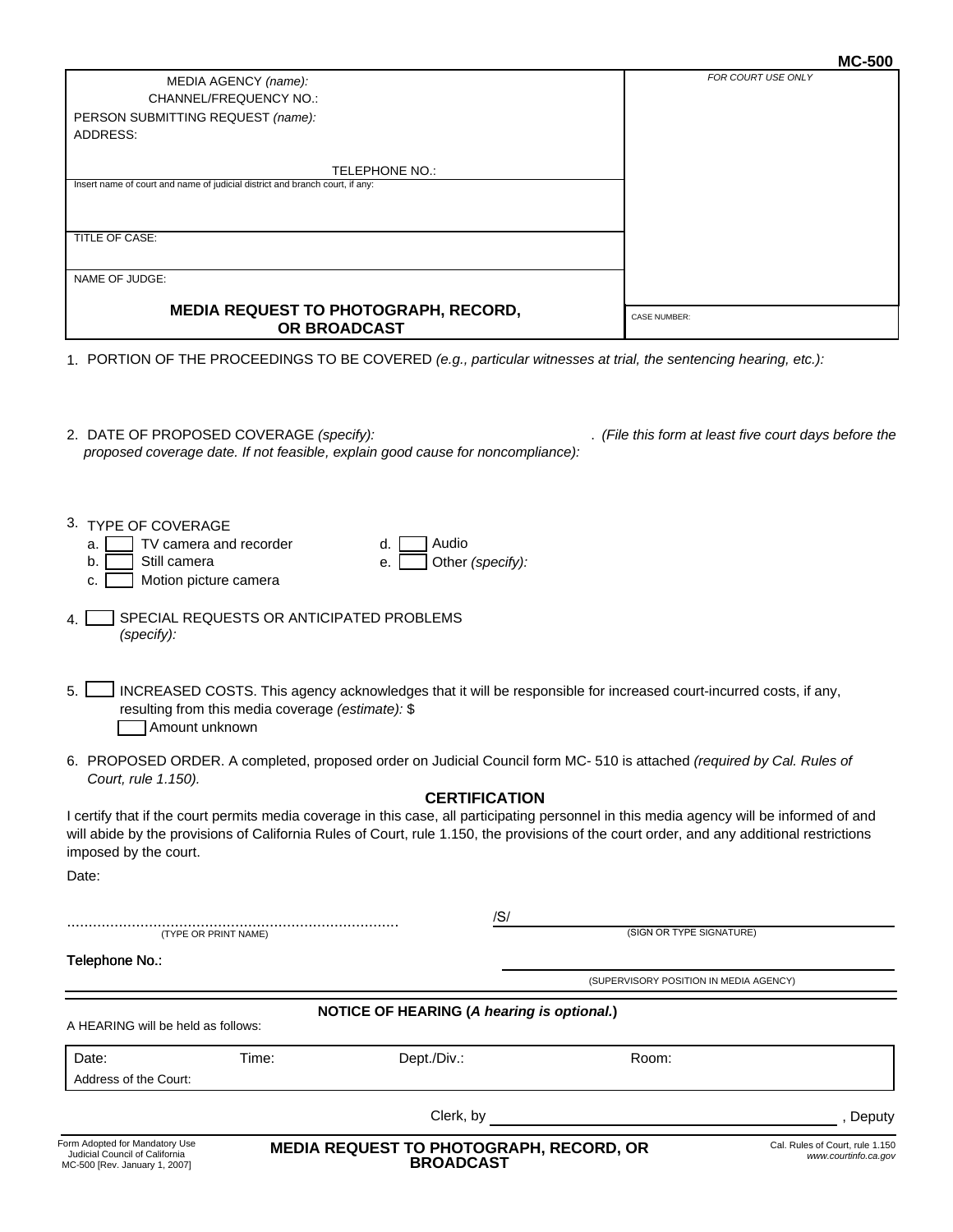# **MC-510**

| MEDIA AGENCY (name):<br><b>CHANNEL/FREQUENCY NO.:</b><br>PERSON SUBMITTING REQUEST (name):<br>ADDRESS:<br>TELEPHONE NO.:<br>Insert name of court and name of judicial district and branch court, if any:<br>TITLE OF CASE:<br>NAME OF JUDGE:<br>ORDER ON MEDIA REQUEST TO PERMIT COVERAGE<br><b>AGENCY MAKING REQUEST (name):</b><br>No hearing was held.<br>1. a.<br>Date of hearing:<br>Time:<br>Dept./Div.:<br>b.<br>2. The court considered all the relevant factors listed in subdivision (e)(3) of California Rules of Court, rule 1.150 (see reverse).<br>3.<br>THE COURT FINDS (findings or a statement of decision are optional):<br>THE COURT ORDERS<br>4. The request to photograph, record, or broadcast is<br>denied.<br>a.<br>b.<br>granted subject to the conditions in rule 1.150, California Rules of Court, AND the following:<br>(1)<br>The local rules of this court regulating media activity outside the courtroom (copy attached).<br>The order of the presiding or supervising judge regulating media activity outside the courtroom (copy attached).<br>(2)<br>Payment to the clerk of increased court- incurred costs of (specify): \$<br>(3)<br>The media agency shall demonstrate to the court that the proposed personnel and equipment comply with<br>(4)<br>California Rules of Court, rule 1.150, and any local rule or order.<br>Personnel and equipment shall be placed   as directed  <br>(5)<br>follows (specify):<br>The attached statement of agreed pooling arrangements is approved.<br>$(6)$ (i)<br>A statement of agreed pooling arrangements satisfactory to the court shall be filed before<br>(ii)<br>coverage begins.<br>This order<br>(7)<br>shall not apply to allow coverage of proceedings that are continued.<br>$\sf(1)$<br>shall apply to allow coverage of proceedings that are continued.<br>(ii)<br>(8)<br>Other (specify):<br>5. Coverage granted in item 4b is permitted in the following proceedings:<br>All proceedings, except those prohibited by California Rules of Court, rule 1.150, and those proceedings prohibited by<br>a.<br>further court order.<br>Only the following proceedings (specify type or date or both):<br>b.<br>The order made on (date):<br>terminated<br>6.<br>modified as follows (specify):<br>is.<br>Number of pages attached:<br>7. I<br>Date: |                                                        |
|------------------------------------------------------------------------------------------------------------------------------------------------------------------------------------------------------------------------------------------------------------------------------------------------------------------------------------------------------------------------------------------------------------------------------------------------------------------------------------------------------------------------------------------------------------------------------------------------------------------------------------------------------------------------------------------------------------------------------------------------------------------------------------------------------------------------------------------------------------------------------------------------------------------------------------------------------------------------------------------------------------------------------------------------------------------------------------------------------------------------------------------------------------------------------------------------------------------------------------------------------------------------------------------------------------------------------------------------------------------------------------------------------------------------------------------------------------------------------------------------------------------------------------------------------------------------------------------------------------------------------------------------------------------------------------------------------------------------------------------------------------------------------------------------------------------------------------------------------------------------------------------------------------------------------------------------------------------------------------------------------------------------------------------------------------------------------------------------------------------------------------------------------------------------------------------------------------------------------------------------------------------------------------------------------------------------------------------|--------------------------------------------------------|
|                                                                                                                                                                                                                                                                                                                                                                                                                                                                                                                                                                                                                                                                                                                                                                                                                                                                                                                                                                                                                                                                                                                                                                                                                                                                                                                                                                                                                                                                                                                                                                                                                                                                                                                                                                                                                                                                                                                                                                                                                                                                                                                                                                                                                                                                                                                                          | FOR COURT USE ONLY                                     |
|                                                                                                                                                                                                                                                                                                                                                                                                                                                                                                                                                                                                                                                                                                                                                                                                                                                                                                                                                                                                                                                                                                                                                                                                                                                                                                                                                                                                                                                                                                                                                                                                                                                                                                                                                                                                                                                                                                                                                                                                                                                                                                                                                                                                                                                                                                                                          |                                                        |
|                                                                                                                                                                                                                                                                                                                                                                                                                                                                                                                                                                                                                                                                                                                                                                                                                                                                                                                                                                                                                                                                                                                                                                                                                                                                                                                                                                                                                                                                                                                                                                                                                                                                                                                                                                                                                                                                                                                                                                                                                                                                                                                                                                                                                                                                                                                                          |                                                        |
|                                                                                                                                                                                                                                                                                                                                                                                                                                                                                                                                                                                                                                                                                                                                                                                                                                                                                                                                                                                                                                                                                                                                                                                                                                                                                                                                                                                                                                                                                                                                                                                                                                                                                                                                                                                                                                                                                                                                                                                                                                                                                                                                                                                                                                                                                                                                          |                                                        |
|                                                                                                                                                                                                                                                                                                                                                                                                                                                                                                                                                                                                                                                                                                                                                                                                                                                                                                                                                                                                                                                                                                                                                                                                                                                                                                                                                                                                                                                                                                                                                                                                                                                                                                                                                                                                                                                                                                                                                                                                                                                                                                                                                                                                                                                                                                                                          |                                                        |
|                                                                                                                                                                                                                                                                                                                                                                                                                                                                                                                                                                                                                                                                                                                                                                                                                                                                                                                                                                                                                                                                                                                                                                                                                                                                                                                                                                                                                                                                                                                                                                                                                                                                                                                                                                                                                                                                                                                                                                                                                                                                                                                                                                                                                                                                                                                                          |                                                        |
|                                                                                                                                                                                                                                                                                                                                                                                                                                                                                                                                                                                                                                                                                                                                                                                                                                                                                                                                                                                                                                                                                                                                                                                                                                                                                                                                                                                                                                                                                                                                                                                                                                                                                                                                                                                                                                                                                                                                                                                                                                                                                                                                                                                                                                                                                                                                          |                                                        |
|                                                                                                                                                                                                                                                                                                                                                                                                                                                                                                                                                                                                                                                                                                                                                                                                                                                                                                                                                                                                                                                                                                                                                                                                                                                                                                                                                                                                                                                                                                                                                                                                                                                                                                                                                                                                                                                                                                                                                                                                                                                                                                                                                                                                                                                                                                                                          |                                                        |
|                                                                                                                                                                                                                                                                                                                                                                                                                                                                                                                                                                                                                                                                                                                                                                                                                                                                                                                                                                                                                                                                                                                                                                                                                                                                                                                                                                                                                                                                                                                                                                                                                                                                                                                                                                                                                                                                                                                                                                                                                                                                                                                                                                                                                                                                                                                                          |                                                        |
|                                                                                                                                                                                                                                                                                                                                                                                                                                                                                                                                                                                                                                                                                                                                                                                                                                                                                                                                                                                                                                                                                                                                                                                                                                                                                                                                                                                                                                                                                                                                                                                                                                                                                                                                                                                                                                                                                                                                                                                                                                                                                                                                                                                                                                                                                                                                          |                                                        |
|                                                                                                                                                                                                                                                                                                                                                                                                                                                                                                                                                                                                                                                                                                                                                                                                                                                                                                                                                                                                                                                                                                                                                                                                                                                                                                                                                                                                                                                                                                                                                                                                                                                                                                                                                                                                                                                                                                                                                                                                                                                                                                                                                                                                                                                                                                                                          | <b>CASE NUMBER:</b>                                    |
|                                                                                                                                                                                                                                                                                                                                                                                                                                                                                                                                                                                                                                                                                                                                                                                                                                                                                                                                                                                                                                                                                                                                                                                                                                                                                                                                                                                                                                                                                                                                                                                                                                                                                                                                                                                                                                                                                                                                                                                                                                                                                                                                                                                                                                                                                                                                          |                                                        |
|                                                                                                                                                                                                                                                                                                                                                                                                                                                                                                                                                                                                                                                                                                                                                                                                                                                                                                                                                                                                                                                                                                                                                                                                                                                                                                                                                                                                                                                                                                                                                                                                                                                                                                                                                                                                                                                                                                                                                                                                                                                                                                                                                                                                                                                                                                                                          |                                                        |
|                                                                                                                                                                                                                                                                                                                                                                                                                                                                                                                                                                                                                                                                                                                                                                                                                                                                                                                                                                                                                                                                                                                                                                                                                                                                                                                                                                                                                                                                                                                                                                                                                                                                                                                                                                                                                                                                                                                                                                                                                                                                                                                                                                                                                                                                                                                                          | Room:                                                  |
|                                                                                                                                                                                                                                                                                                                                                                                                                                                                                                                                                                                                                                                                                                                                                                                                                                                                                                                                                                                                                                                                                                                                                                                                                                                                                                                                                                                                                                                                                                                                                                                                                                                                                                                                                                                                                                                                                                                                                                                                                                                                                                                                                                                                                                                                                                                                          |                                                        |
|                                                                                                                                                                                                                                                                                                                                                                                                                                                                                                                                                                                                                                                                                                                                                                                                                                                                                                                                                                                                                                                                                                                                                                                                                                                                                                                                                                                                                                                                                                                                                                                                                                                                                                                                                                                                                                                                                                                                                                                                                                                                                                                                                                                                                                                                                                                                          | As follows:<br>Attached                                |
|                                                                                                                                                                                                                                                                                                                                                                                                                                                                                                                                                                                                                                                                                                                                                                                                                                                                                                                                                                                                                                                                                                                                                                                                                                                                                                                                                                                                                                                                                                                                                                                                                                                                                                                                                                                                                                                                                                                                                                                                                                                                                                                                                                                                                                                                                                                                          |                                                        |
|                                                                                                                                                                                                                                                                                                                                                                                                                                                                                                                                                                                                                                                                                                                                                                                                                                                                                                                                                                                                                                                                                                                                                                                                                                                                                                                                                                                                                                                                                                                                                                                                                                                                                                                                                                                                                                                                                                                                                                                                                                                                                                                                                                                                                                                                                                                                          |                                                        |
|                                                                                                                                                                                                                                                                                                                                                                                                                                                                                                                                                                                                                                                                                                                                                                                                                                                                                                                                                                                                                                                                                                                                                                                                                                                                                                                                                                                                                                                                                                                                                                                                                                                                                                                                                                                                                                                                                                                                                                                                                                                                                                                                                                                                                                                                                                                                          |                                                        |
|                                                                                                                                                                                                                                                                                                                                                                                                                                                                                                                                                                                                                                                                                                                                                                                                                                                                                                                                                                                                                                                                                                                                                                                                                                                                                                                                                                                                                                                                                                                                                                                                                                                                                                                                                                                                                                                                                                                                                                                                                                                                                                                                                                                                                                                                                                                                          |                                                        |
|                                                                                                                                                                                                                                                                                                                                                                                                                                                                                                                                                                                                                                                                                                                                                                                                                                                                                                                                                                                                                                                                                                                                                                                                                                                                                                                                                                                                                                                                                                                                                                                                                                                                                                                                                                                                                                                                                                                                                                                                                                                                                                                                                                                                                                                                                                                                          |                                                        |
|                                                                                                                                                                                                                                                                                                                                                                                                                                                                                                                                                                                                                                                                                                                                                                                                                                                                                                                                                                                                                                                                                                                                                                                                                                                                                                                                                                                                                                                                                                                                                                                                                                                                                                                                                                                                                                                                                                                                                                                                                                                                                                                                                                                                                                                                                                                                          |                                                        |
|                                                                                                                                                                                                                                                                                                                                                                                                                                                                                                                                                                                                                                                                                                                                                                                                                                                                                                                                                                                                                                                                                                                                                                                                                                                                                                                                                                                                                                                                                                                                                                                                                                                                                                                                                                                                                                                                                                                                                                                                                                                                                                                                                                                                                                                                                                                                          |                                                        |
|                                                                                                                                                                                                                                                                                                                                                                                                                                                                                                                                                                                                                                                                                                                                                                                                                                                                                                                                                                                                                                                                                                                                                                                                                                                                                                                                                                                                                                                                                                                                                                                                                                                                                                                                                                                                                                                                                                                                                                                                                                                                                                                                                                                                                                                                                                                                          | to be determined.                                      |
|                                                                                                                                                                                                                                                                                                                                                                                                                                                                                                                                                                                                                                                                                                                                                                                                                                                                                                                                                                                                                                                                                                                                                                                                                                                                                                                                                                                                                                                                                                                                                                                                                                                                                                                                                                                                                                                                                                                                                                                                                                                                                                                                                                                                                                                                                                                                          |                                                        |
|                                                                                                                                                                                                                                                                                                                                                                                                                                                                                                                                                                                                                                                                                                                                                                                                                                                                                                                                                                                                                                                                                                                                                                                                                                                                                                                                                                                                                                                                                                                                                                                                                                                                                                                                                                                                                                                                                                                                                                                                                                                                                                                                                                                                                                                                                                                                          |                                                        |
|                                                                                                                                                                                                                                                                                                                                                                                                                                                                                                                                                                                                                                                                                                                                                                                                                                                                                                                                                                                                                                                                                                                                                                                                                                                                                                                                                                                                                                                                                                                                                                                                                                                                                                                                                                                                                                                                                                                                                                                                                                                                                                                                                                                                                                                                                                                                          | $\Box$ as indicated in the attachment<br>as            |
|                                                                                                                                                                                                                                                                                                                                                                                                                                                                                                                                                                                                                                                                                                                                                                                                                                                                                                                                                                                                                                                                                                                                                                                                                                                                                                                                                                                                                                                                                                                                                                                                                                                                                                                                                                                                                                                                                                                                                                                                                                                                                                                                                                                                                                                                                                                                          |                                                        |
|                                                                                                                                                                                                                                                                                                                                                                                                                                                                                                                                                                                                                                                                                                                                                                                                                                                                                                                                                                                                                                                                                                                                                                                                                                                                                                                                                                                                                                                                                                                                                                                                                                                                                                                                                                                                                                                                                                                                                                                                                                                                                                                                                                                                                                                                                                                                          |                                                        |
|                                                                                                                                                                                                                                                                                                                                                                                                                                                                                                                                                                                                                                                                                                                                                                                                                                                                                                                                                                                                                                                                                                                                                                                                                                                                                                                                                                                                                                                                                                                                                                                                                                                                                                                                                                                                                                                                                                                                                                                                                                                                                                                                                                                                                                                                                                                                          |                                                        |
|                                                                                                                                                                                                                                                                                                                                                                                                                                                                                                                                                                                                                                                                                                                                                                                                                                                                                                                                                                                                                                                                                                                                                                                                                                                                                                                                                                                                                                                                                                                                                                                                                                                                                                                                                                                                                                                                                                                                                                                                                                                                                                                                                                                                                                                                                                                                          |                                                        |
|                                                                                                                                                                                                                                                                                                                                                                                                                                                                                                                                                                                                                                                                                                                                                                                                                                                                                                                                                                                                                                                                                                                                                                                                                                                                                                                                                                                                                                                                                                                                                                                                                                                                                                                                                                                                                                                                                                                                                                                                                                                                                                                                                                                                                                                                                                                                          |                                                        |
|                                                                                                                                                                                                                                                                                                                                                                                                                                                                                                                                                                                                                                                                                                                                                                                                                                                                                                                                                                                                                                                                                                                                                                                                                                                                                                                                                                                                                                                                                                                                                                                                                                                                                                                                                                                                                                                                                                                                                                                                                                                                                                                                                                                                                                                                                                                                          |                                                        |
|                                                                                                                                                                                                                                                                                                                                                                                                                                                                                                                                                                                                                                                                                                                                                                                                                                                                                                                                                                                                                                                                                                                                                                                                                                                                                                                                                                                                                                                                                                                                                                                                                                                                                                                                                                                                                                                                                                                                                                                                                                                                                                                                                                                                                                                                                                                                          |                                                        |
|                                                                                                                                                                                                                                                                                                                                                                                                                                                                                                                                                                                                                                                                                                                                                                                                                                                                                                                                                                                                                                                                                                                                                                                                                                                                                                                                                                                                                                                                                                                                                                                                                                                                                                                                                                                                                                                                                                                                                                                                                                                                                                                                                                                                                                                                                                                                          |                                                        |
|                                                                                                                                                                                                                                                                                                                                                                                                                                                                                                                                                                                                                                                                                                                                                                                                                                                                                                                                                                                                                                                                                                                                                                                                                                                                                                                                                                                                                                                                                                                                                                                                                                                                                                                                                                                                                                                                                                                                                                                                                                                                                                                                                                                                                                                                                                                                          |                                                        |
|                                                                                                                                                                                                                                                                                                                                                                                                                                                                                                                                                                                                                                                                                                                                                                                                                                                                                                                                                                                                                                                                                                                                                                                                                                                                                                                                                                                                                                                                                                                                                                                                                                                                                                                                                                                                                                                                                                                                                                                                                                                                                                                                                                                                                                                                                                                                          |                                                        |
|                                                                                                                                                                                                                                                                                                                                                                                                                                                                                                                                                                                                                                                                                                                                                                                                                                                                                                                                                                                                                                                                                                                                                                                                                                                                                                                                                                                                                                                                                                                                                                                                                                                                                                                                                                                                                                                                                                                                                                                                                                                                                                                                                                                                                                                                                                                                          |                                                        |
|                                                                                                                                                                                                                                                                                                                                                                                                                                                                                                                                                                                                                                                                                                                                                                                                                                                                                                                                                                                                                                                                                                                                                                                                                                                                                                                                                                                                                                                                                                                                                                                                                                                                                                                                                                                                                                                                                                                                                                                                                                                                                                                                                                                                                                                                                                                                          |                                                        |
|                                                                                                                                                                                                                                                                                                                                                                                                                                                                                                                                                                                                                                                                                                                                                                                                                                                                                                                                                                                                                                                                                                                                                                                                                                                                                                                                                                                                                                                                                                                                                                                                                                                                                                                                                                                                                                                                                                                                                                                                                                                                                                                                                                                                                                                                                                                                          |                                                        |
|                                                                                                                                                                                                                                                                                                                                                                                                                                                                                                                                                                                                                                                                                                                                                                                                                                                                                                                                                                                                                                                                                                                                                                                                                                                                                                                                                                                                                                                                                                                                                                                                                                                                                                                                                                                                                                                                                                                                                                                                                                                                                                                                                                                                                                                                                                                                          |                                                        |
|                                                                                                                                                                                                                                                                                                                                                                                                                                                                                                                                                                                                                                                                                                                                                                                                                                                                                                                                                                                                                                                                                                                                                                                                                                                                                                                                                                                                                                                                                                                                                                                                                                                                                                                                                                                                                                                                                                                                                                                                                                                                                                                                                                                                                                                                                                                                          |                                                        |
|                                                                                                                                                                                                                                                                                                                                                                                                                                                                                                                                                                                                                                                                                                                                                                                                                                                                                                                                                                                                                                                                                                                                                                                                                                                                                                                                                                                                                                                                                                                                                                                                                                                                                                                                                                                                                                                                                                                                                                                                                                                                                                                                                                                                                                                                                                                                          |                                                        |
|                                                                                                                                                                                                                                                                                                                                                                                                                                                                                                                                                                                                                                                                                                                                                                                                                                                                                                                                                                                                                                                                                                                                                                                                                                                                                                                                                                                                                                                                                                                                                                                                                                                                                                                                                                                                                                                                                                                                                                                                                                                                                                                                                                                                                                                                                                                                          |                                                        |
|                                                                                                                                                                                                                                                                                                                                                                                                                                                                                                                                                                                                                                                                                                                                                                                                                                                                                                                                                                                                                                                                                                                                                                                                                                                                                                                                                                                                                                                                                                                                                                                                                                                                                                                                                                                                                                                                                                                                                                                                                                                                                                                                                                                                                                                                                                                                          |                                                        |
|                                                                                                                                                                                                                                                                                                                                                                                                                                                                                                                                                                                                                                                                                                                                                                                                                                                                                                                                                                                                                                                                                                                                                                                                                                                                                                                                                                                                                                                                                                                                                                                                                                                                                                                                                                                                                                                                                                                                                                                                                                                                                                                                                                                                                                                                                                                                          |                                                        |
|                                                                                                                                                                                                                                                                                                                                                                                                                                                                                                                                                                                                                                                                                                                                                                                                                                                                                                                                                                                                                                                                                                                                                                                                                                                                                                                                                                                                                                                                                                                                                                                                                                                                                                                                                                                                                                                                                                                                                                                                                                                                                                                                                                                                                                                                                                                                          | <b>JUDGE</b>                                           |
| (See reverse for additional information)                                                                                                                                                                                                                                                                                                                                                                                                                                                                                                                                                                                                                                                                                                                                                                                                                                                                                                                                                                                                                                                                                                                                                                                                                                                                                                                                                                                                                                                                                                                                                                                                                                                                                                                                                                                                                                                                                                                                                                                                                                                                                                                                                                                                                                                                                                 | Page 1 of 2                                            |
| Form Adopted for Mandatory Use<br>ORDER ON MEDIA REQUEST TO PERMIT COVERAGE<br>Judicial Council of California<br>MC-510 [Rev. January 1, 2007]                                                                                                                                                                                                                                                                                                                                                                                                                                                                                                                                                                                                                                                                                                                                                                                                                                                                                                                                                                                                                                                                                                                                                                                                                                                                                                                                                                                                                                                                                                                                                                                                                                                                                                                                                                                                                                                                                                                                                                                                                                                                                                                                                                                           | Cal. Rules of Court rule 1.150<br>www.courtinfo.ca.gov |